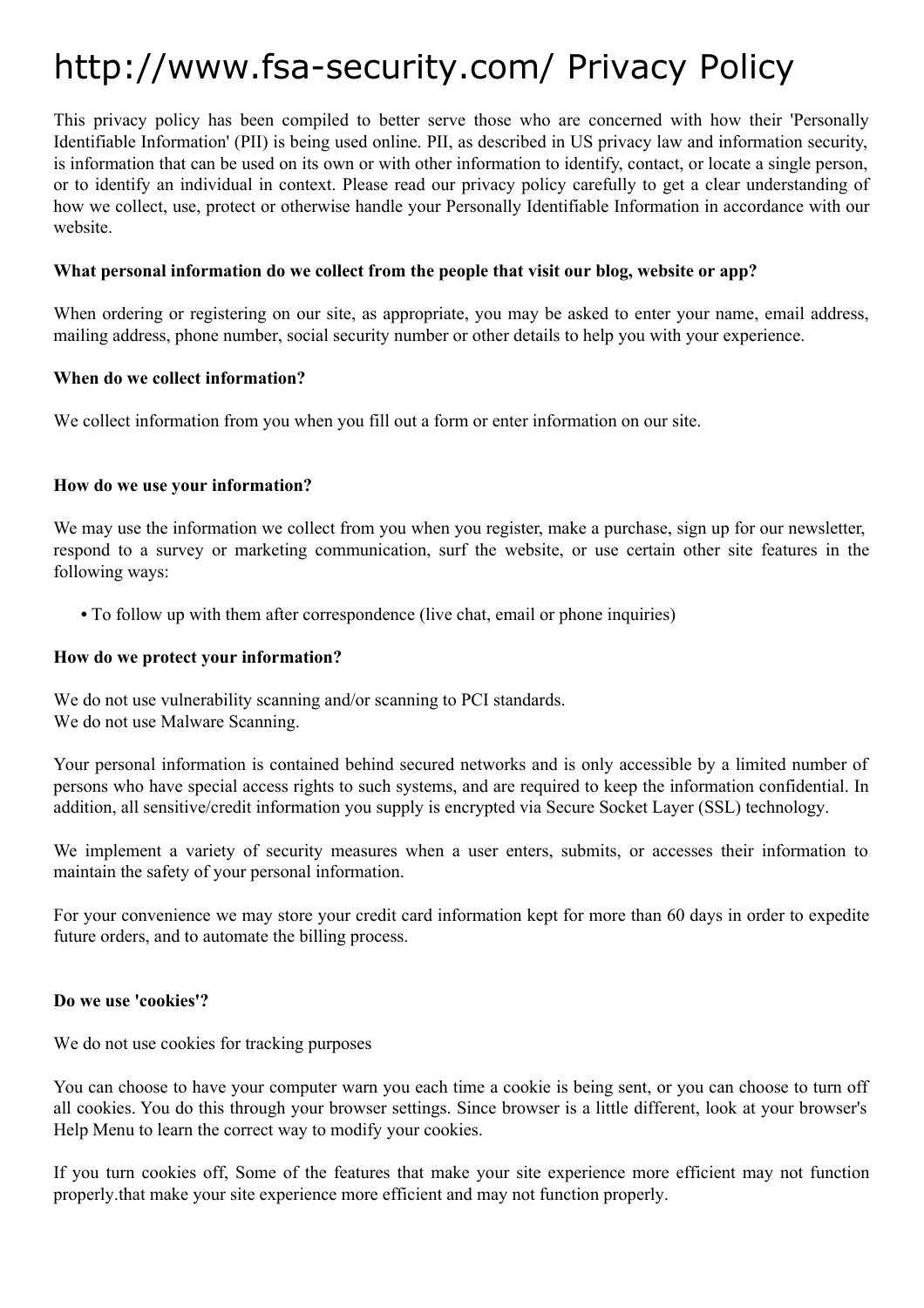## **Third-party disclosure**

We do not sell, trade, or otherwise transfer to outside parties your Personally Identifiable Information.

# **Third-party links**

We do not include or offer third-party products or services on our website.

# **Google**

Google's advertising requirements can be summed up by Google's Advertising Principles. They are put in place to provide a positive experience for users. https://support.google.com/adwordspolicy/answer/1316548?hl=en

We have not enabled Google AdSense on our site but we may do so in the future.

# **California Online Privacy Protection Act**

CalOPPA is the first state law in the nation to require commercial websites and online services to post a privacy policy. The law's reach stretches well beyond California to require any person or company in the United States (and conceivably the world) that operates websites collecting Personally Identifiable Information from California consumers to post a conspicuous privacy policy on its website stating exactly the information being collected and those individuals or companies with whom it is being shared. - See more at: http://consumercal.org/californiaonline-privacy-protection-act-caloppa/#sthash.0FdRbT51.dpuf

## **According to CalOPPA, we agree to the following:**

Users can visit our site anonymously.

Once this privacy policy is created, we will add a link to it on our home page or as a minimum, on the first significant page after entering our website.

Our Privacy Policy link includes the word 'Privacy' and can easily be found on the page specified above.

You will be notified of any Privacy Policy changes:

**•** On our Privacy Policy Page

Can change your personal information:

- **•** By emailing us
- **•** By calling us

#### **How does our site handle Do Not Track signals?**

We honor Do Not Track signals and Do Not Track, plant cookies, or use advertising when a Do Not Track (DNT) browser mechanism is in place.

#### **Does our site allow third-party behavioral tracking?**

It's also important to note that we do not allow third-party behavioral tracking

# **COPPA (Children Online Privacy Protection Act)**

When it comes to the collection of personal information from children under the age of 13 years old, the Children's Online Privacy Protection Act (COPPA) puts parents in control. The Federal Trade Commission, United States' consumer protection agency, enforces the COPPA Rule, which spells out what operators of websites and online services must do to protect children's privacy and safety online.

We do not specifically market to children under the age of 13 years old.

#### **Fair Information Practices**

The Fair Information Practices Principles form the backbone of privacy law in the United States and the concepts they include have played a significant role in the development of data protection laws around the globe.